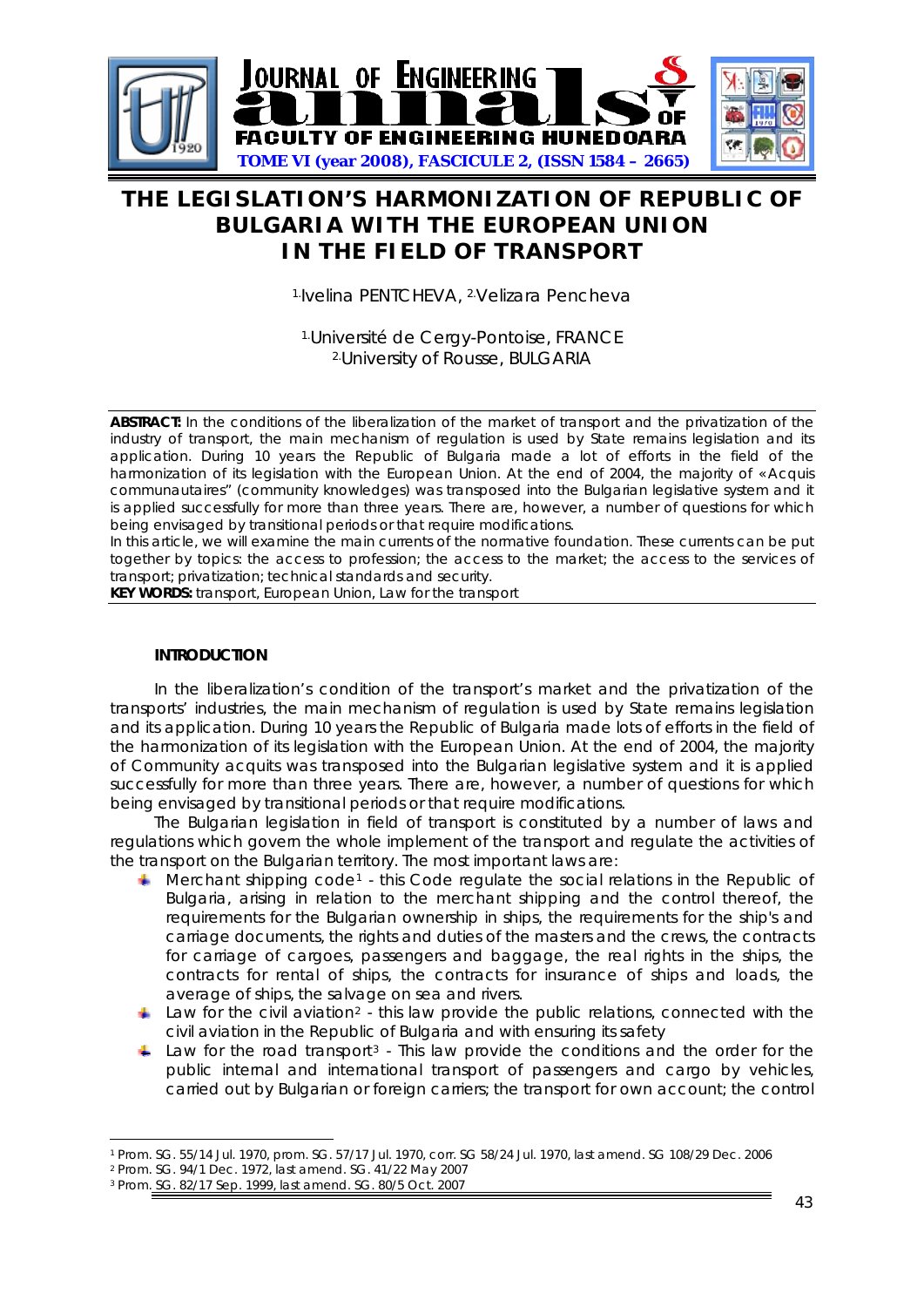

at implementing of the transport; the special rules of the contracts for transport of passengers and cargo.

- Law for the sea waters, the internal water ways and the ports of the Republic of Bulgaria[4](#page-1-0) - this law provide the legal regime of the sea waters, the internal water ways and the ports of the Republic of Bulgaria
- Law for the roads<sup>[5](#page-1-1)</sup>- this law settles the public relations connected with the ownership, the using, the management, keeping, construction, repair, maintenance and financing of the roads in the Republic of Bulgaria.
- Law for the railway transport<sup>[6](#page-1-2)</sup>- This Law regulates the conditions and order of construction, maintenance, support, development and utilisation of the railway infrastructure, the requirements for access to it, the fundamental rules for train traffic as well as the interrelations between carriers and clients, when providing transportation services in relation to the international contracts and agreements to which Bulgaria is a contracting party.

The main aspects of these laws can be put together by topics: the access to profession; the access to the market; the access to the services of transport; privatization; technical standards, security and safety.

#### **I. The access to profession**

The principle of free services' movement, put down by Community right, necessities a rules' harmonization for the access to the profession of truck driver. Requirements of this harmonization at European level were transposed into the Bulgarian right.

The profession's access for the road haulage contractor and rail carrier is opened for all natural or moral persons having a legal status. This access is subordinated to a certain number of criteria: professional competence; financial stability; the absence of police record. In the next years there will not be notable changes in this domain. However is envisaged a strengthening of control. Concerning financial stability a transitional periods is envisaged for the internal road transport, represented in the Figure 1 (Conditions of financial stability for the road haulage contractor in euro). For the international road transport the condition of financial stability came into force before the membership of Bulgaria in the European Union in 2007. Table 1. Conditions of financial stability for the road haulage contractors in euros

| Table 1. Conditions of illiaricial stability for the road haulage contractors in euros |        |        |       |            |            |       |       |        |  |  |
|----------------------------------------------------------------------------------------|--------|--------|-------|------------|------------|-------|-------|--------|--|--|
| Year                                                                                   | 2003   | 2004   | 2005  | 2006       | 2007       | 2008  | 2009  | 2010   |  |  |
| The first<br>automobile                                                                | 2700€  | 3600€  | 4500€ | 5850€      | $6750 \in$ | 7650€ | 8550€ | 9000€  |  |  |
| The automobile<br>after the first                                                      | 1500 € | 2000 € | 2500€ | $3250 \in$ | 3750€      | 4250€ | 4750€ | 5000 € |  |  |

| Table 2: The access to the market of the Bulgarian carriers. |                                                                                                                                                                   |                                                                                                                                                                            |  |  |  |  |
|--------------------------------------------------------------|-------------------------------------------------------------------------------------------------------------------------------------------------------------------|----------------------------------------------------------------------------------------------------------------------------------------------------------------------------|--|--|--|--|
| Type of<br>transport                                         | Carriers                                                                                                                                                          | Conditions of the access to the market                                                                                                                                     |  |  |  |  |
| Road transport                                               | -Road haulier by bus 1654 (11710 bus)<br>-Road haulier of the goods: 2470 (1080 lorry)<br>$-$ Taxi: 3733 (22564 automobiles)<br>-International road haulier: 4848 | - the market of road transport of the goods is<br>completely liberalized.<br>- for persons' transport there are two outline:<br>competition regulated and free competition |  |  |  |  |
| Rail Transport                                               | -BDZ FAD<br>-Bulmarket DM Ltd.<br>-BZK AD                                                                                                                         | - missing of private rail carriers<br>- through lack of interest                                                                                                           |  |  |  |  |
| Maritime and<br>fluvial transport                            | -Navigation Maritime Bulgare AD<br>-Bulgarian Maritime Flote EAD                                                                                                  | - missing of the private shipping company                                                                                                                                  |  |  |  |  |
| Air transport                                                | - Bulgaria Air<br>- Hemus Air<br>- Viadjo Air<br>- Bulgaria Air Charter OOD<br>- Air Via<br>- BH Air OOD                                                          | - 3 airline companies for regular fly<br>-3 airline companies for charter                                                                                                  |  |  |  |  |

|  | Table 2: The access to the market of the Bulgarian carriers. |  |
|--|--------------------------------------------------------------|--|
|  |                                                              |  |
|  |                                                              |  |
|  |                                                              |  |

<sup>-</sup>4 Prom. SG. 12/11 Feb. 2000, last amend. SG. 41/22 May 2007

<span id="page-1-1"></span><span id="page-1-0"></span><sup>5</sup> Prom. SG. 26/29 Mar. 2000, last amend. SG. 59/20 Jul. 2007

<span id="page-1-2"></span><sup>6</sup> Prom. SG. 97/ 28 Nov. 2000, last amend. SG. 108/29 Dec. 2006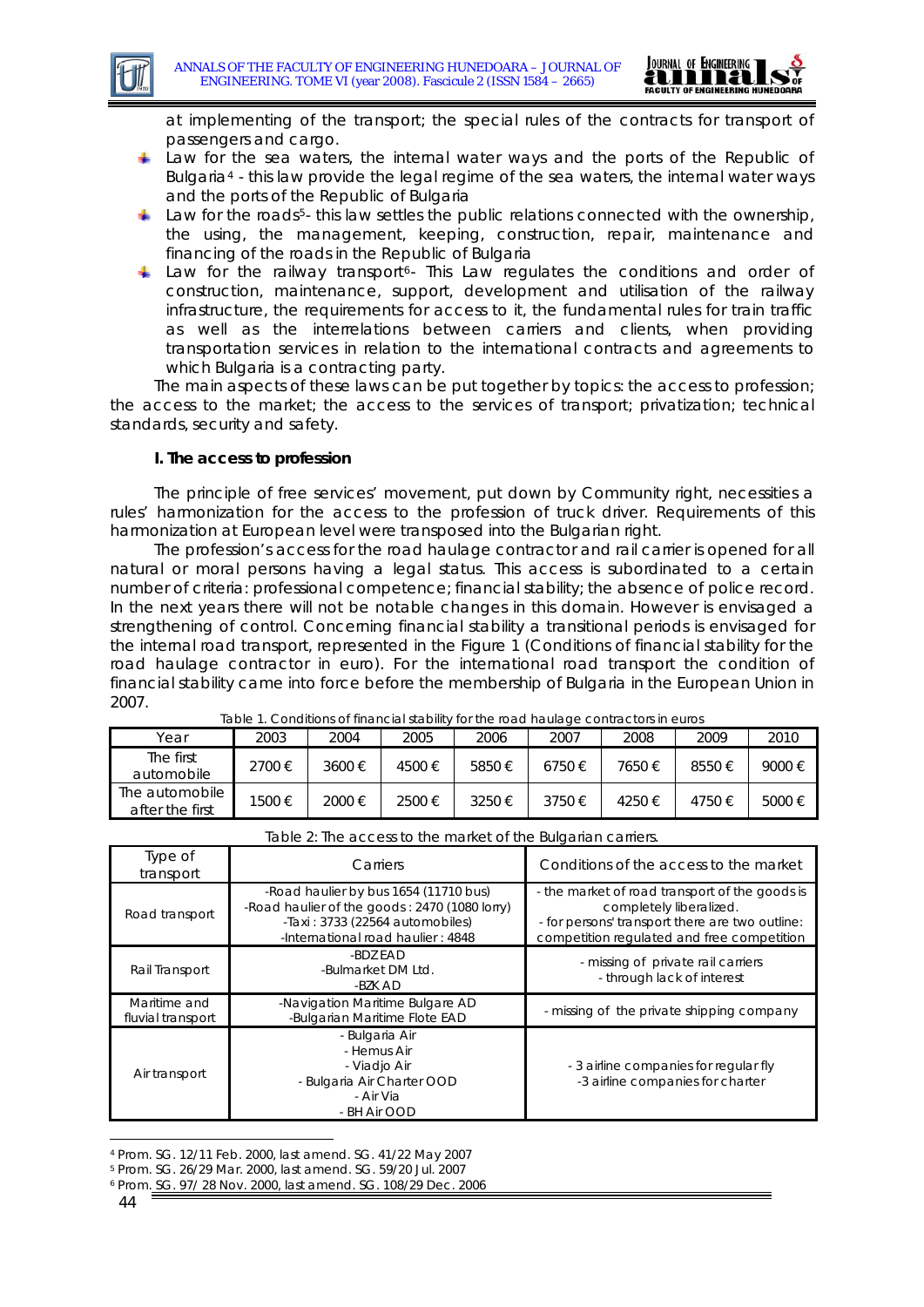

To the membership of Bulgaria in the European Union, the access to the profession for air carrier concerned only the skills of the personnel. In new economic conditions the accent is put on the access to profession at the level of societies. The air area is very dynamic at European and worldwide level, for this reason in next years the normative foundation is going to be periodically changed and supplemented.

## **II. The access to the market and the access to the services of transport**

The access to the market and to the transport's services is a complex process, in which normative regulation plays a title role. To this sense, between 2007 - 2010, main question remain that of the competitive capacity of the Bulgarian carriers (Figure 2: The access to the market of the Bulgarian carriers).

#### **III. Privatization**

Since 1989 the process of the privatization became very intensive. The government agency responsible for this process is the Privatization Agency<sup>[7](#page-2-0)</sup>. The significant progress has been made in this field. The road transport industry has been almost entirely privatized and, with the exception of axle load controls, it operates under a satisfactory regulatory framework with strong competition.

Similarly, the main need in the air transport sector is to introduce adequate arrangements to concession airport activities and thus attracting private financing of infrastructure investments. The Government has initiated the process for the award of concession for the two major seaside airports. The privatization of the national carrier - Bulgaria Air was done on 04/01/2007. This privatization was necessary for the modernization of the Company and his competitive capacity<sup>[8](#page-2-1)</sup>

In the port and shipping the Government has established a state enterprise - Port Management Company to be responsible for the ports maintenance. It has also initiated the process for the award of concessions for parts of the sea and river ports. Strategies for the privatization of the River fleets were submitted to Parliament. The privatization of the River fleet has started through selling a minority package of the company through the Bulgarian Stock Exchange. In 2007 the privatization strategy "Navigation Maritime Bulgare" EAD was accepted by the Parliament. The privatization of this shipping company is necessary with a view to increase its competitiveness[9](#page-2-2). That requires making considerable investments for improving the state of long term assets, improving the Company's management and attracting reliable shippers. The constantly increasing requirements to marine fleets worldwide, the cyclic nature of freight market and the delay of the privatization procedure would lead to changing for the worse of the Company's financial results, decreasing its competitiveness and poor prospects for the Bulgarian marine fleet.

There remain efforts to be notably made in transport by rail. The principal rail carrier "BDZ" EAD is 100% ownership of the State.

#### **IV. Technical standards**

The principal challenge for Bulgaria in the transport sector is the adoption of the technical standards for operational compatibility. It is a very long process (15-20 years). The operational compatibility requires an important infrastructure, a modernization of the material foundation and professional training.

## **V. Security and safety**

The legal framework for road safety is the Law of the roads. It is one of the priorities for the Ministry of Transport. But as in the rest of the European Union and the world, road accidents are responsible for many deaths and serious injuries each year in Bulgaria. In an

<sup>-</sup>

<span id="page-2-1"></span><span id="page-2-0"></span><sup>&</sup>lt;sup>7</sup> http://www.priv.government.bg<br><sup>8</sup> Privatization strategy for "Bulgaria Air" EAD; Decision 3069-P; Privatization Agency

<span id="page-2-2"></span><sup>9</sup> Privatization strategy for " Navigation Maritime Bulgare" EAD; Ministry of Transport; 2007